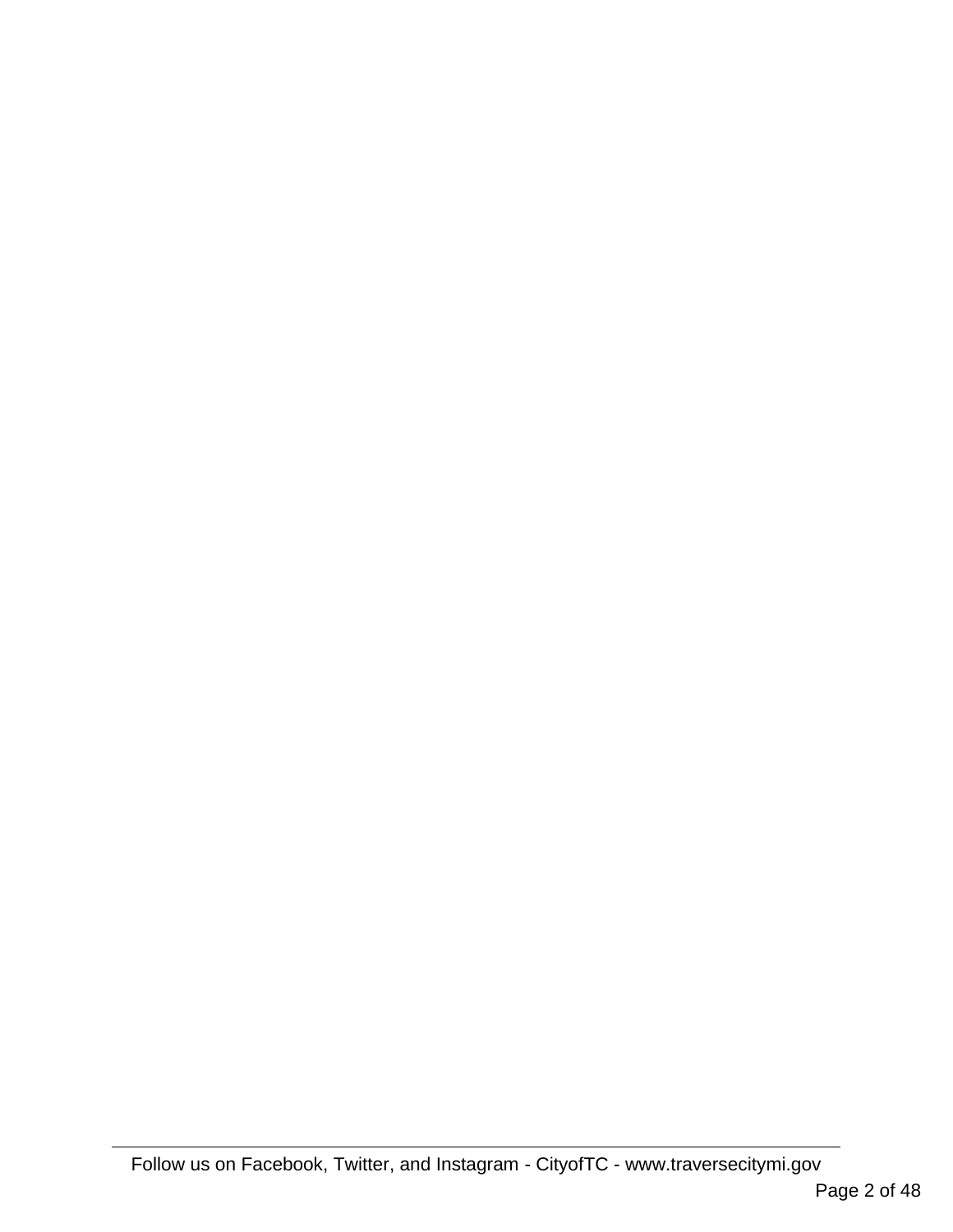## **Welcome to the Traverse City Arts Commission meeting!**

# **Agenda**

|                         |                                                                                                                                                      | Page                                                                                         |
|-------------------------|------------------------------------------------------------------------------------------------------------------------------------------------------|----------------------------------------------------------------------------------------------|
|                         |                                                                                                                                                      |                                                                                              |
| <b>CONSENT CALENDAR</b> |                                                                                                                                                      |                                                                                              |
| Α.                      | Consideration of minutes from the Regular Arts Commission<br>meeting of December 16, 2021 (approval recommended)                                     | $5 - 7$                                                                                      |
|                         | Arts Commission December 15 2021 DRAFT Meeting Minutes                                                                                               |                                                                                              |
| В.                      | Consideration of approving the January Financials (approval<br>recommended)                                                                          | 9                                                                                            |
|                         | <b>Arts Commission February 2022 Financials</b>                                                                                                      |                                                                                              |
|                         |                                                                                                                                                      |                                                                                              |
| Α.                      | Budget Update and Budget Amendment Consideration (approval<br>recommended)                                                                           | $11 -$<br>13                                                                                 |
|                         | <b>Budget Amendment Memo (Burkholder) - PDF</b><br>2021/2022 Budget Spreadsheet                                                                      |                                                                                              |
| В.                      | Art Signage Installation Project Update                                                                                                              | 15                                                                                           |
|                         | Signage Memo (Burkholder) - PDF                                                                                                                      |                                                                                              |
| C.                      | <b>Banner Request for Proposals</b><br>Banner Initiative Memo (Burkholder) - PDF<br><b>Draft Banner RFQ - PDF</b><br><b>Britten Art Requirements</b> | $17 -$<br>29                                                                                 |
| D.                      | Art on the TART Request for Proposals<br>ART on the TART Memo (Burkholder) - PDF<br>Draft RFP Art on the TART - PDF                                  | $31 -$<br>42                                                                                 |
| Е.                      | <b>Strategic Plan Update</b><br>Strategic Plan Update Memo (Burkholder) - PDF                                                                        | 43                                                                                           |
|                         |                                                                                                                                                      |                                                                                              |
| Α.                      | Pride Celebration Proposal - Nick Viox<br><b>Nick Viox Communication</b>                                                                             | $45 -$<br>48                                                                                 |
|                         |                                                                                                                                                      | <b>CALL TO ORDER, ATTENDANCE, ANNOUCEMENTS</b><br><b>OLD BUSINESS</b><br><b>NEW BUSINESS</b> |

#### **5. PUBLIC COMMENT**